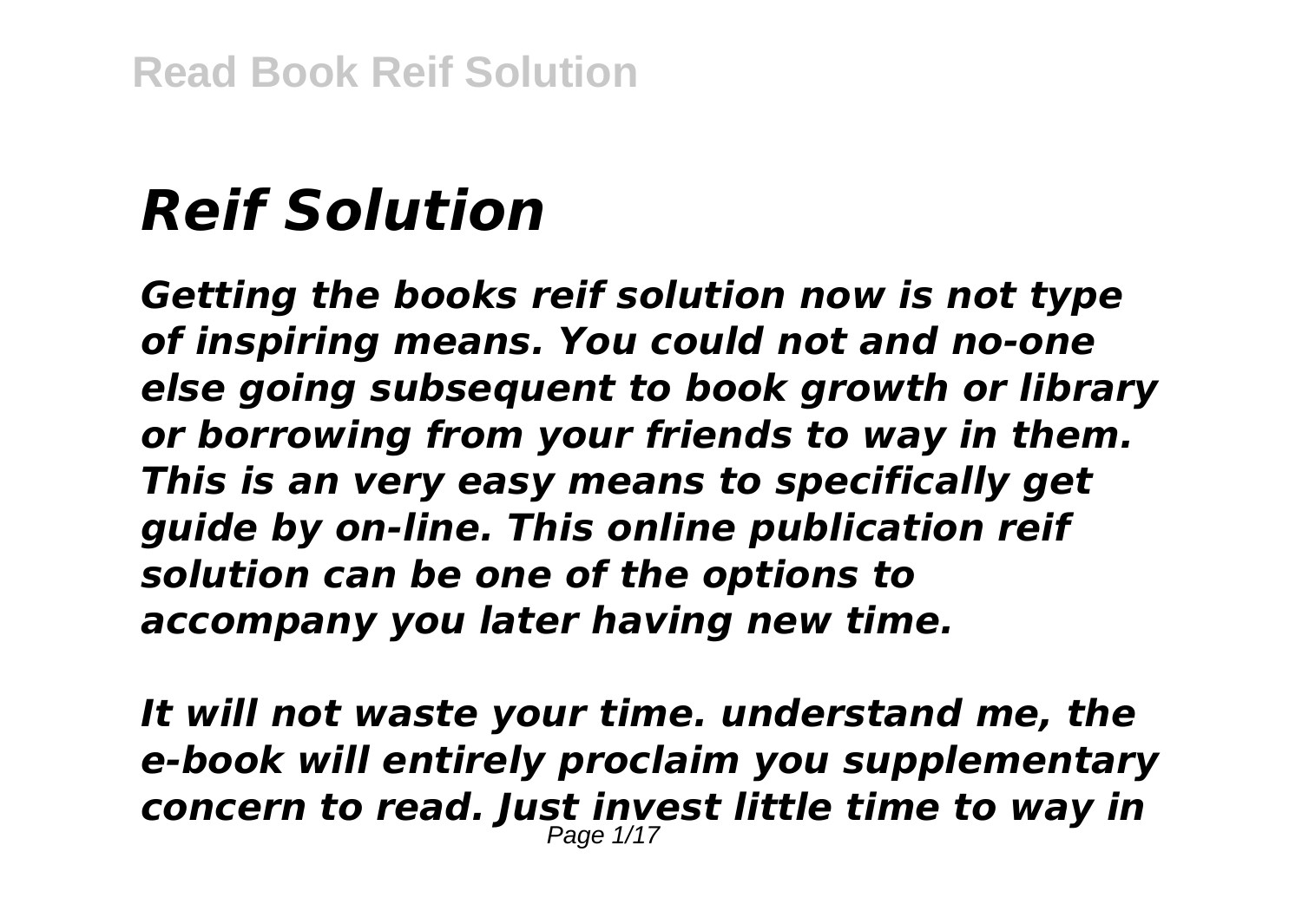### *this on-line statement reif solution as with ease as review them wherever you are now.*

*Read Print is an online library where you can find thousands of free books to read. The books are classics or Creative Commons licensed and include everything from nonfiction and essays to fiction, plays, and poetry. Free registration at Read Print gives you the ability to track what you've read and what you would like to read, write reviews of books you have read, add books to your favorites, and to join online book clubs or discussion lists to discuss great works* Page 2/17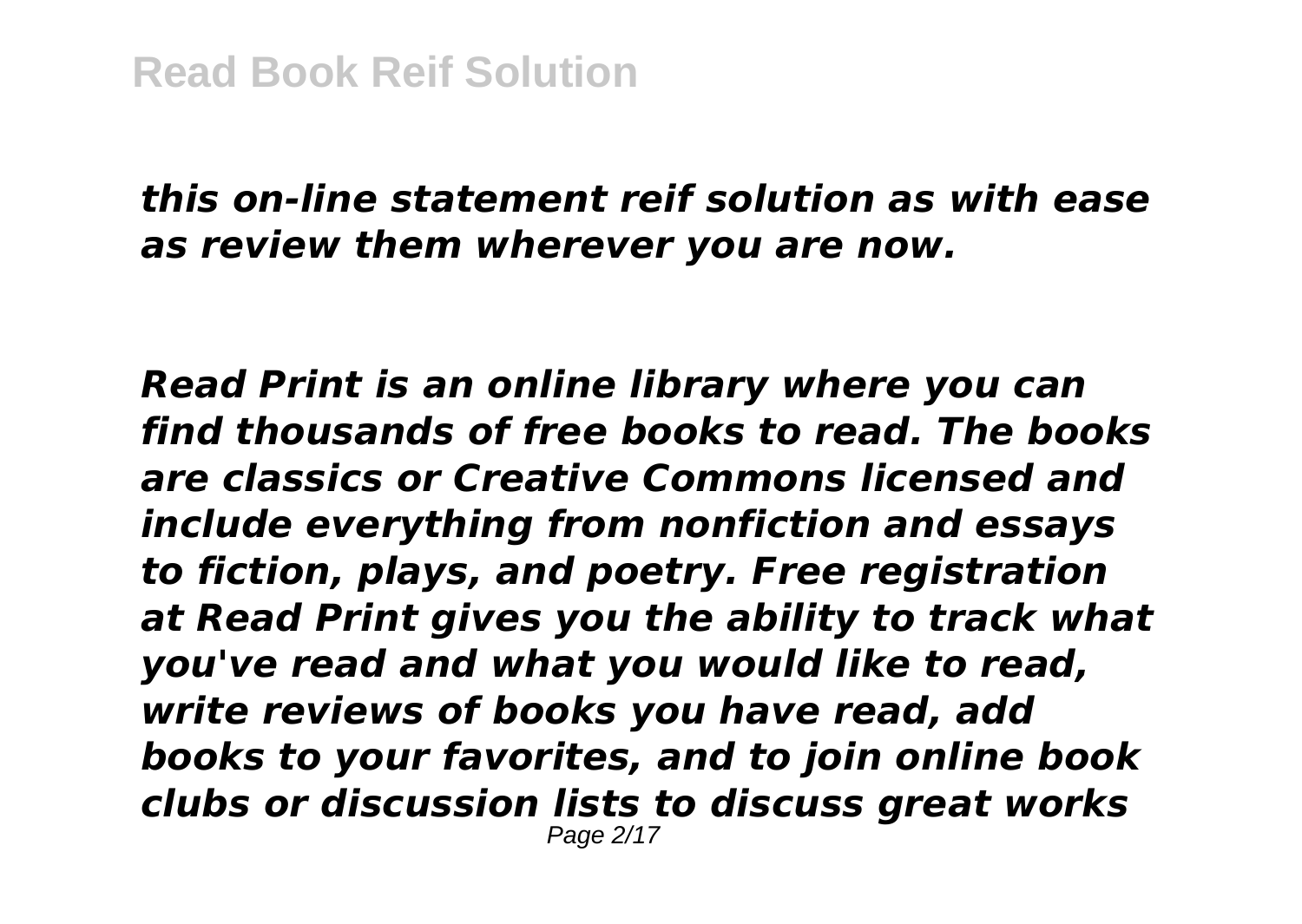### *of literature.*

*Handout 12. Ising Model - Stanford University Im Solution Center ist unser gesamtes Fachwissen über Polymere an einem Ort gesammelt. Neue Ideen, Produktinnovationen, aktuelle Entwicklungen und viele Erfolgsgeschichten rund um innovative Lösungen von Covestro – was Sie auch suchen, in wenigen Klicks erschließen sich Ihnen Materialien, Verwendungsbeispiele und inspirierende Stories aus ...*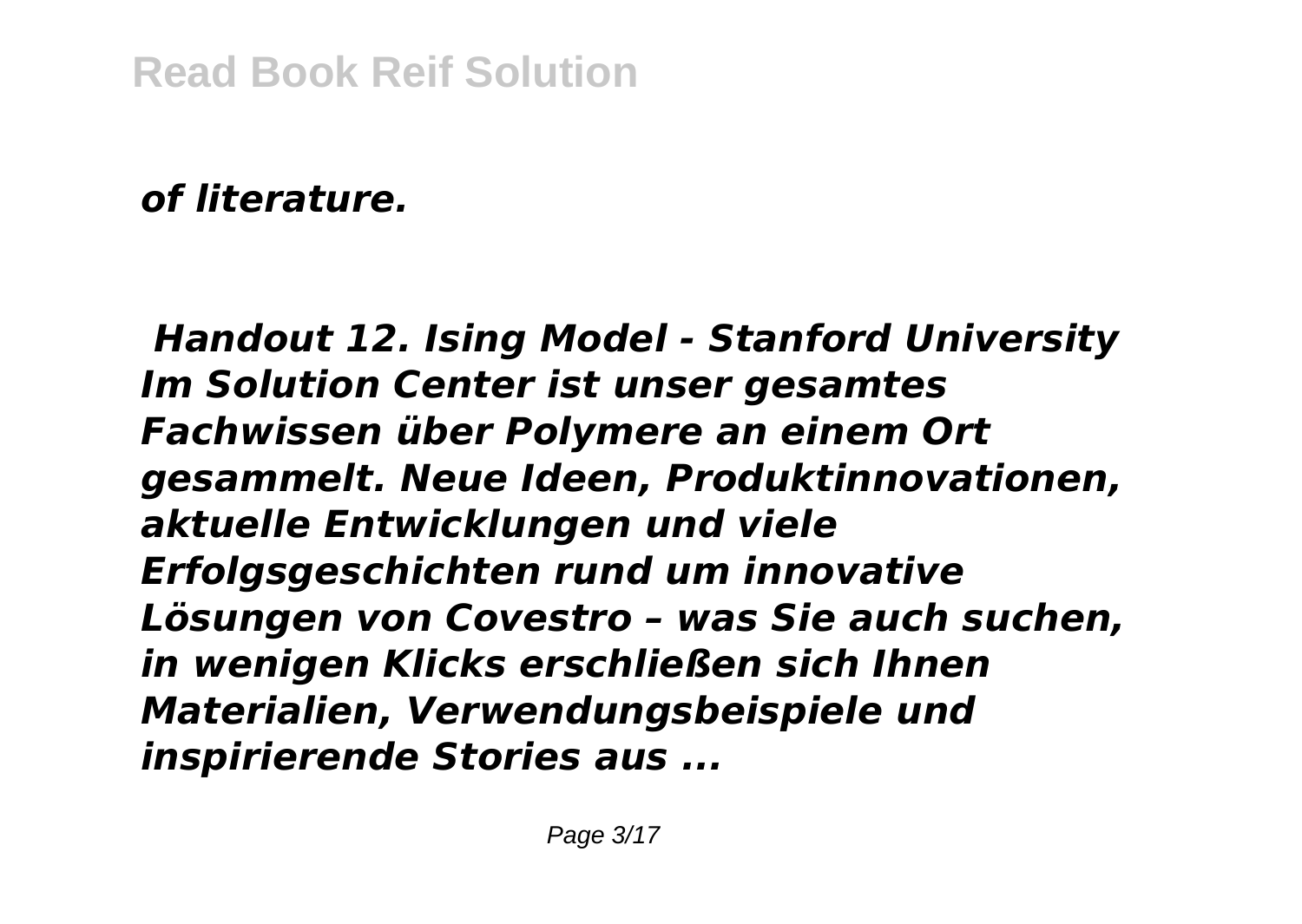#### *BRM Flex-Hone®, Industrial Brushes, Wire Brushes*

*Cynthia Barnhart SM '86, PhD '88 will step down from her role as chancellor and return to the faculty on July 1, President L. Rafael Reif announced today in an email to the MIT community. During her seven years at the post, Barnhart and her team took a range of actions to make MIT a more caring ...*

*FizzBuzz - Rosetta Code The MIT School of Humanities, Arts, and Social Sciences (SHASS) is one of the five schools of the Massachusetts Institute of Technology. The* Page 4/17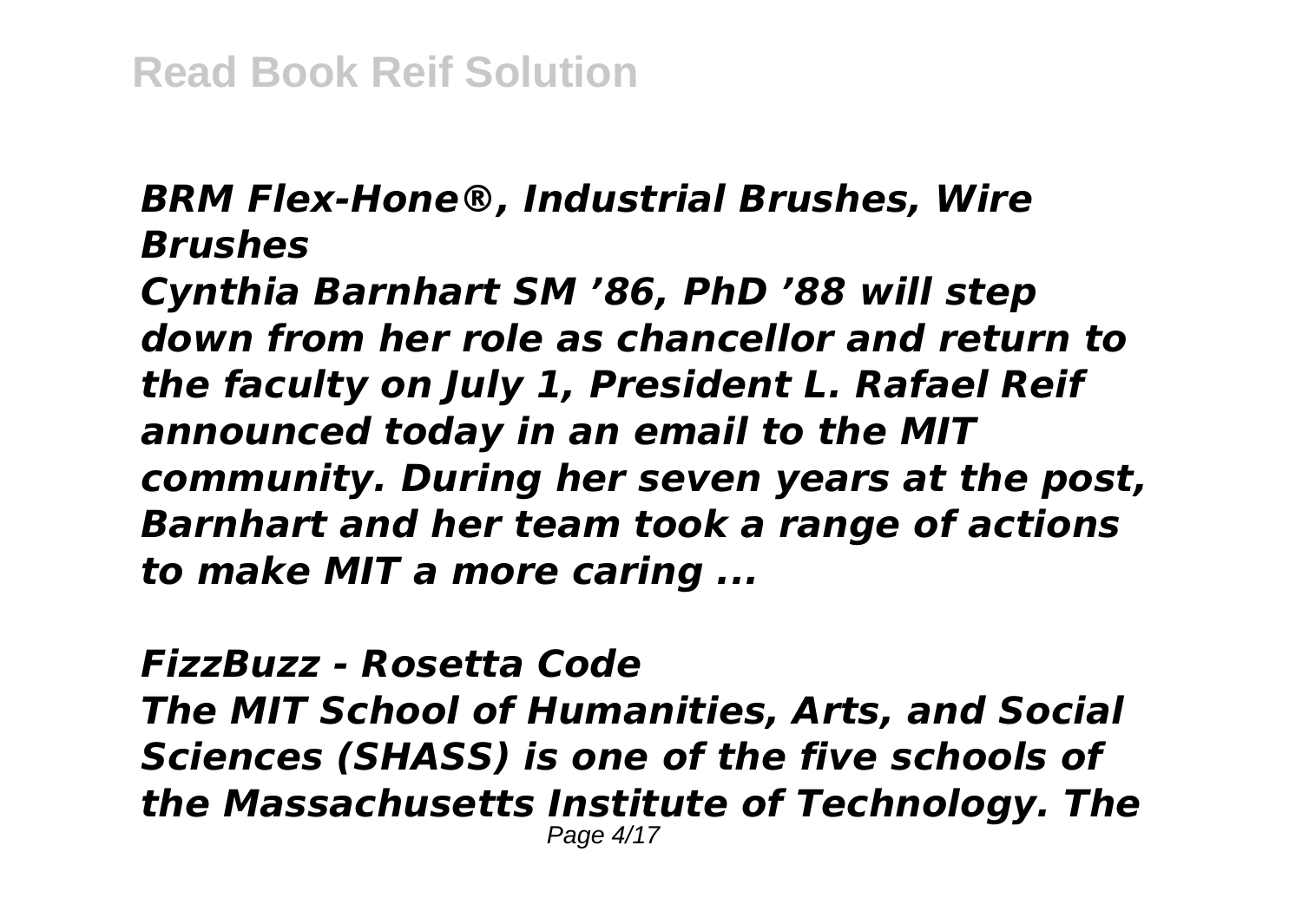*20+ fields, disciplines, projects, and areas of research at the School represent the most diverse range of scholarship at MIT.*

*INNOWOOD Ceiling Systems can incorporate a unique acoustic ...*

*A nurse gives a volunteer an injection as part of a trial of a possible covid-19 vaccine, developed by the National Institutes of Health and Moderna, on July 27 in Binghamton, N.Y. (Hans Pennink/AP)*

*President Reif urges two-track strategy to achieve global ...*

Page 5/17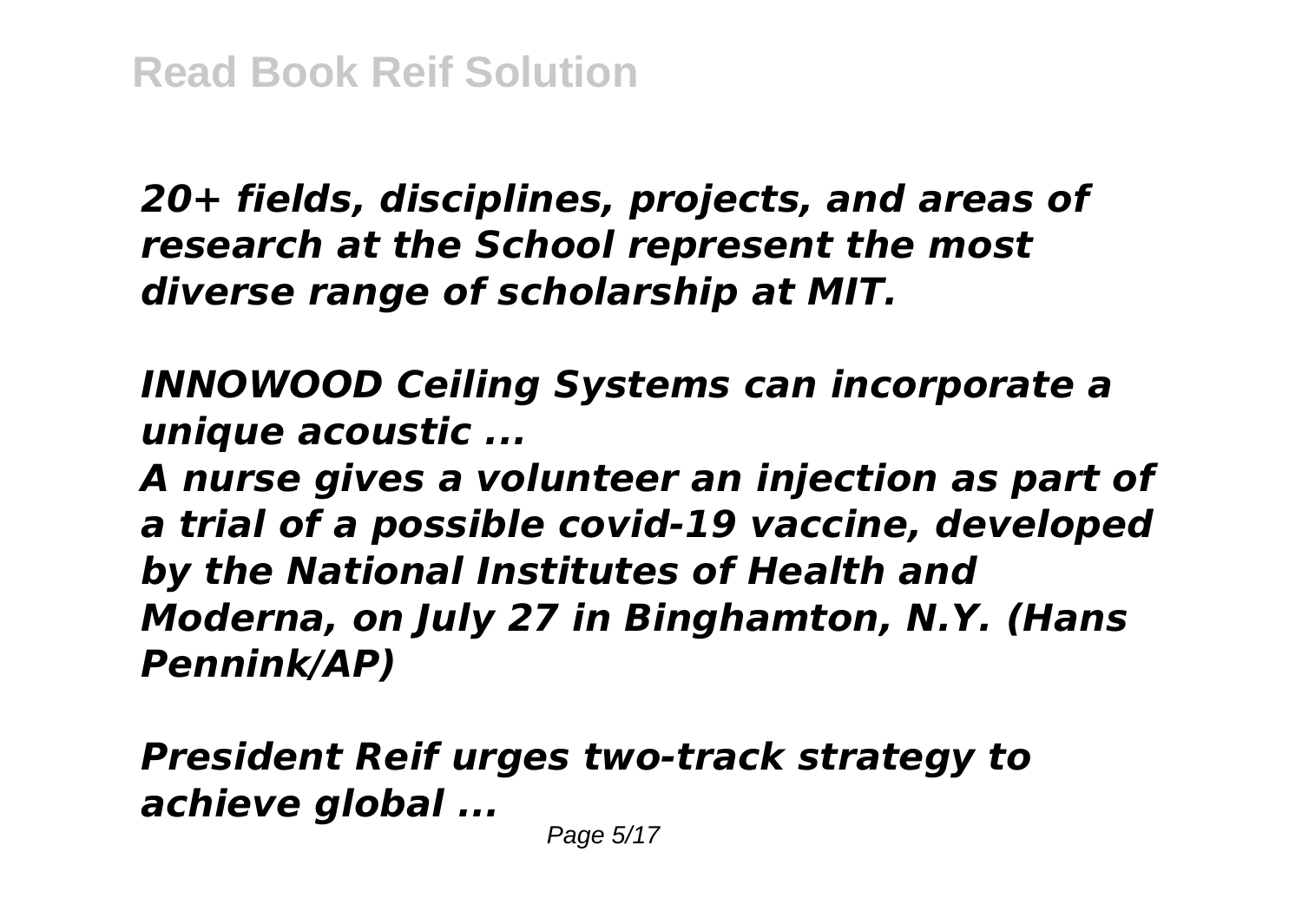*1. Emotionally mature adults are flexible in their thinking. Emotionally mature adults have relatively stable emotional lives. While they do experience mood swings, bouts of anxiety, and bursts of frustration or anger, their overall emotional level tends to be fairly consistent and even. On the other hand, those with low emotional maturity often have large, erratic swings in their emotional lives.*

*INNOWOOD - Sustainable Timber Cladding Screening Ceiling ... About Allstate Strategic Ventures. Founded in 2015, Allstate Strategic Ventures (ASV) is the* Page 6/17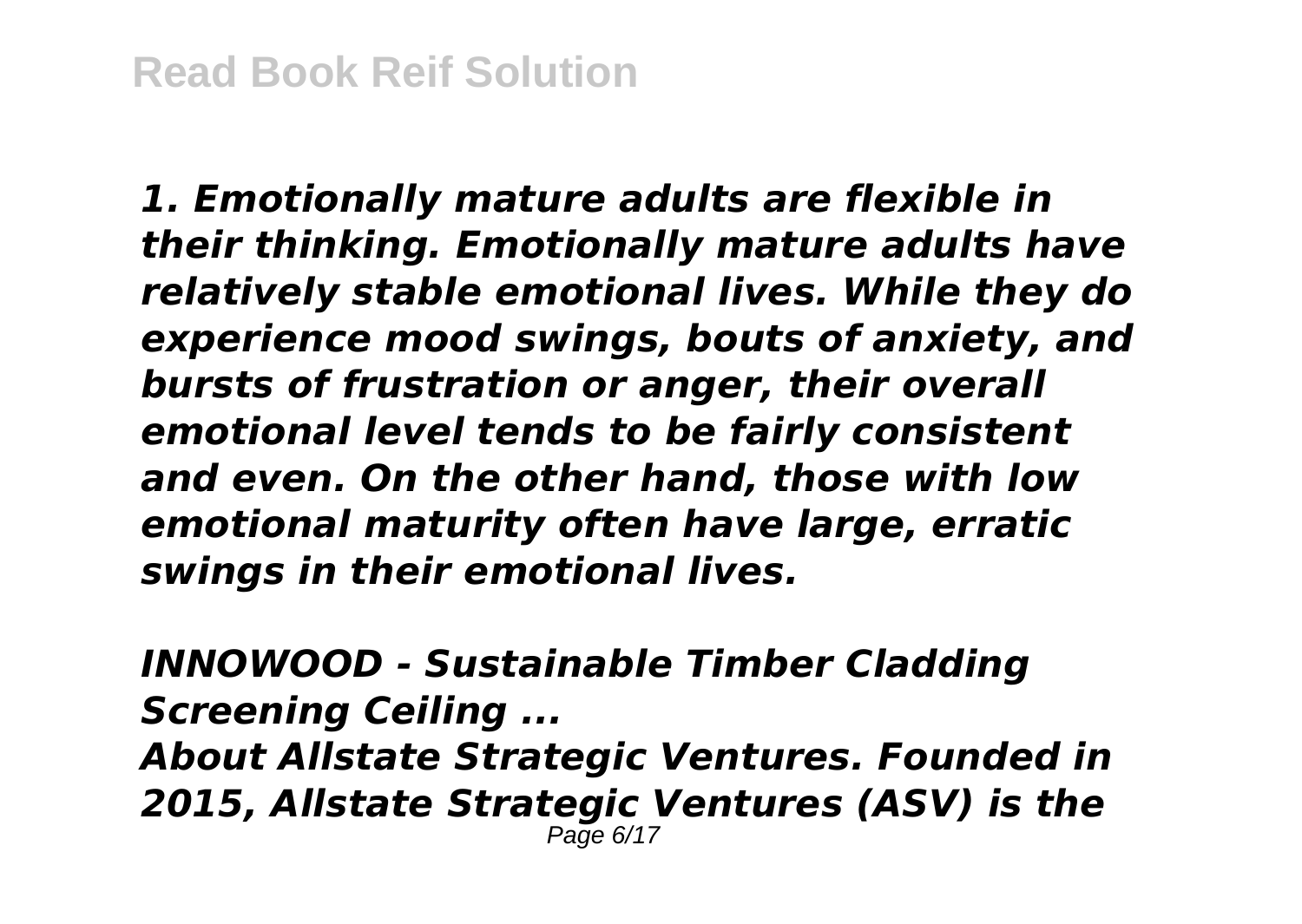*corporate venture capital arm of Allstate Insurance Company, a leader in the property and casualty insurance market in the United States.*

*The 'super wicked problem' of climate change is our ...*

*Figure 1: Solution to problem 2.1 ... 2mE δp = r m 2E δE (2) 1. 2.2 Two Particles in a Box Reif §2.2: Consider a system consisting of two weakly interacting particles, each of mass m and free to move in one dimension. Denote the respective position coordinates of the two particles by x1 and x2, their respective* Page 7/17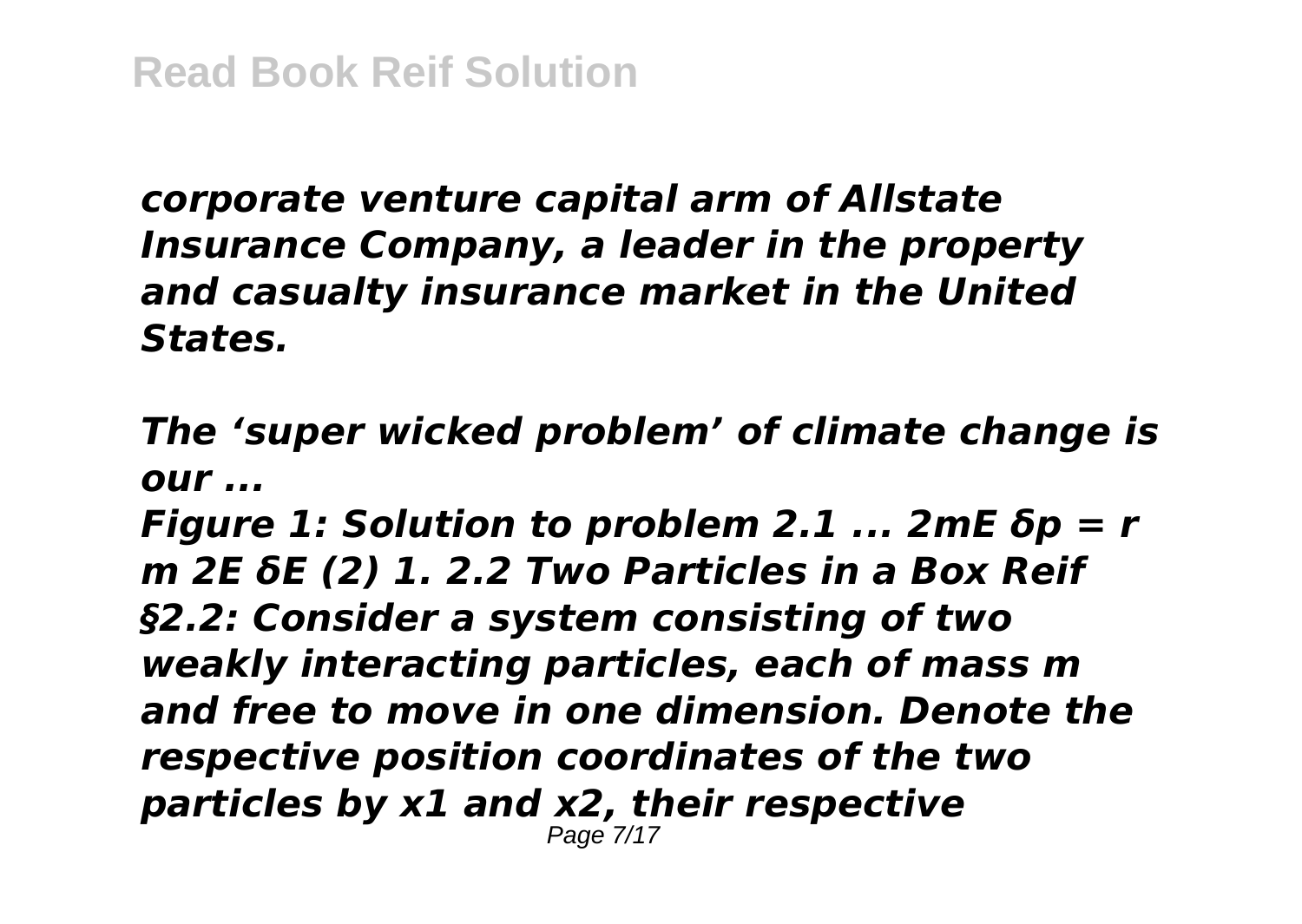#### *momenta by p1 and p2. The ...*

*Cynthia Barnhart to step down as MIT's chancellor – India ... Matthew Reif, director of extended learning and academic recovery for D.C. Public Schools, believes SEM has helped D.C. create a more engaging and challenging learning experience, even if that's ...*

*Reif Solution Ambitious goals are often called moonshots, but the challenge of addressing climate change will be even more monumental. This*

Page 8/17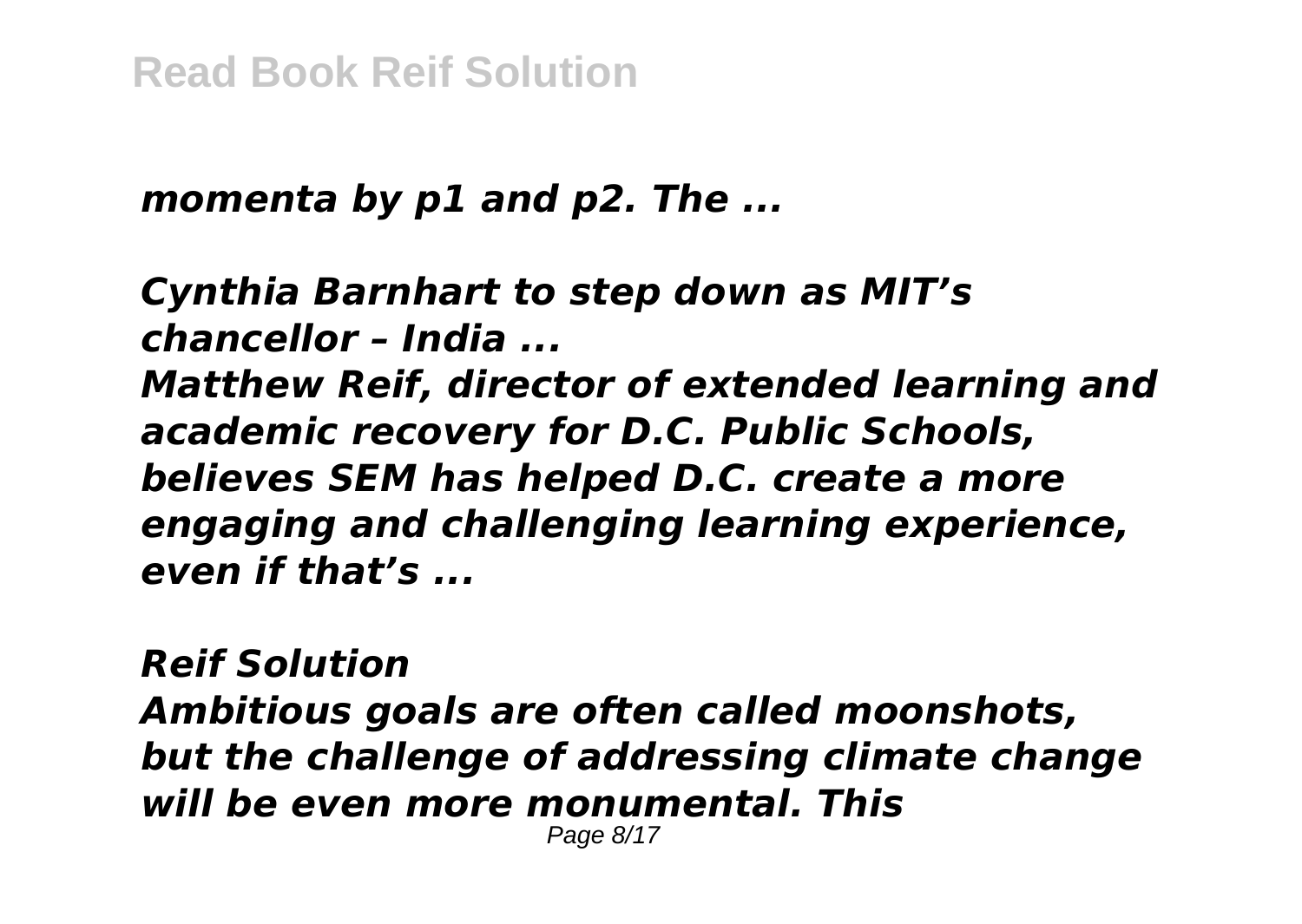*"Earthshot," as MIT President L. Rafael Reif calls it in an op-ed published today in The Boston Globe, is an enormously complex problem with no single right answer, no clear finish line, multiple stakeholders with conflicting priorities, and no central authority ...*

*MIT School of Humanities, Arts and Social Sciences (SHASS) Properties The invertible matrix theorem. Let A be a square n by n matrix over a field K (e.g., the field R of real numbers). The following statements are equivalent (i.e., they are either* Page 9/17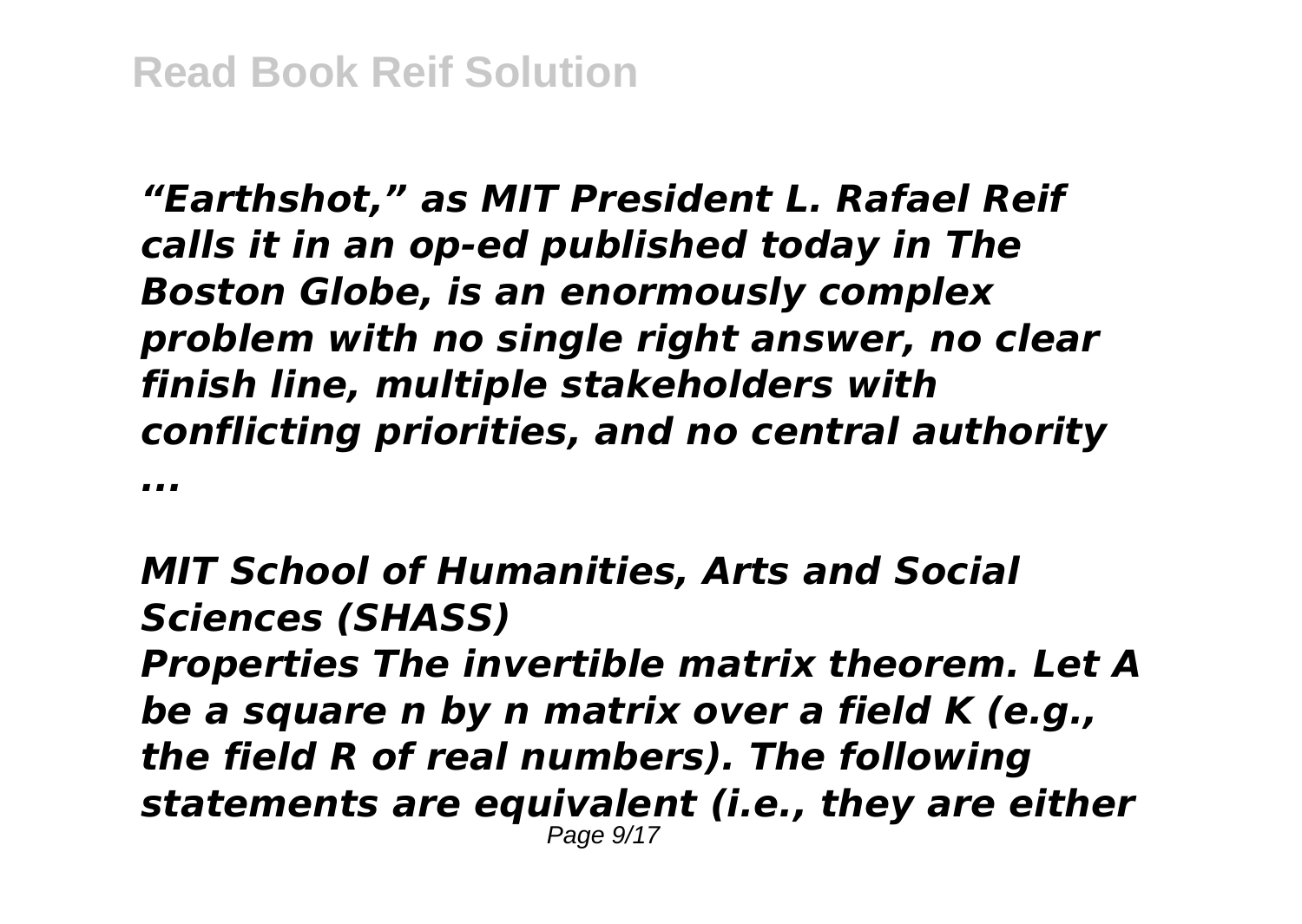*all true or all false for any given matrix): A is invertible, that is, A has an inverse, is nonsingular, or is nondegenerate. A is rowequivalent to the n-by-n identity matrix I n.*

*3 Key Traits of Emotionally Mature Adults - Nick Wignall*

*By L. Rafael Reif Updated April 19, 2021, 3:00 a.m. anttoniart/Adobe. Complexity and uncertainty can paralyze progress. ... But it was a well-defined problem with a solution based on established ...*

#### *Allstate Strategic Ventures | Allstate* Page 10/17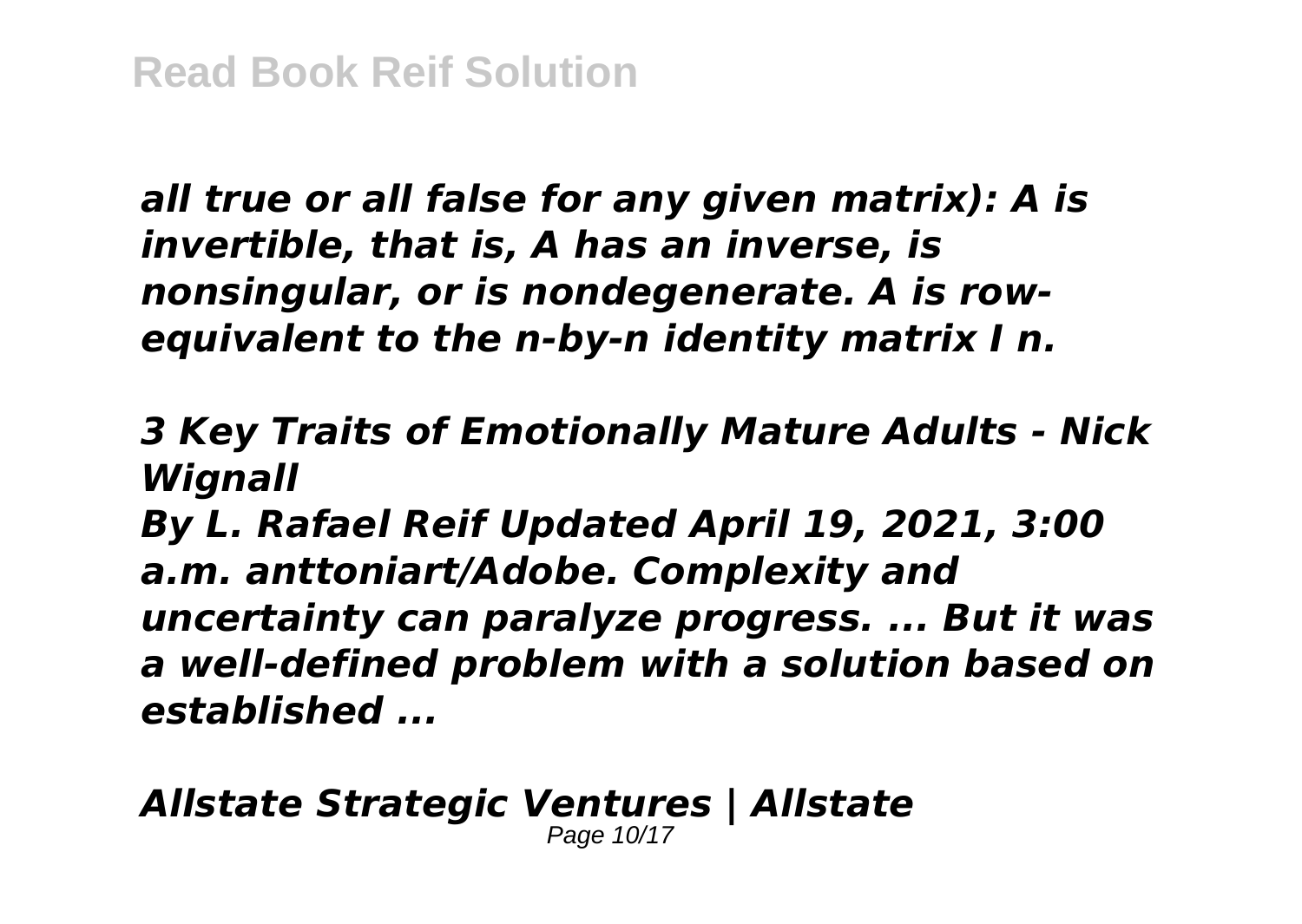*Cookies verbessern unseren Service. Mit der Nutzung unserer Seite erklärst du dich damit einverstanden, dass wir Cookies verwenden. Mehr erfahren Okay*

*H-theorem - Wikipedia*

*As a full line manufacturer of abrasive nylon brushes, deburring brushes, automotive brushes, power brushes, twisted-in-wire brushes and the Flex-Hone® tool, we stand ready to assist you in finding the best solution to your finishing needs. BRM can help you with your finishing and deburring needs.*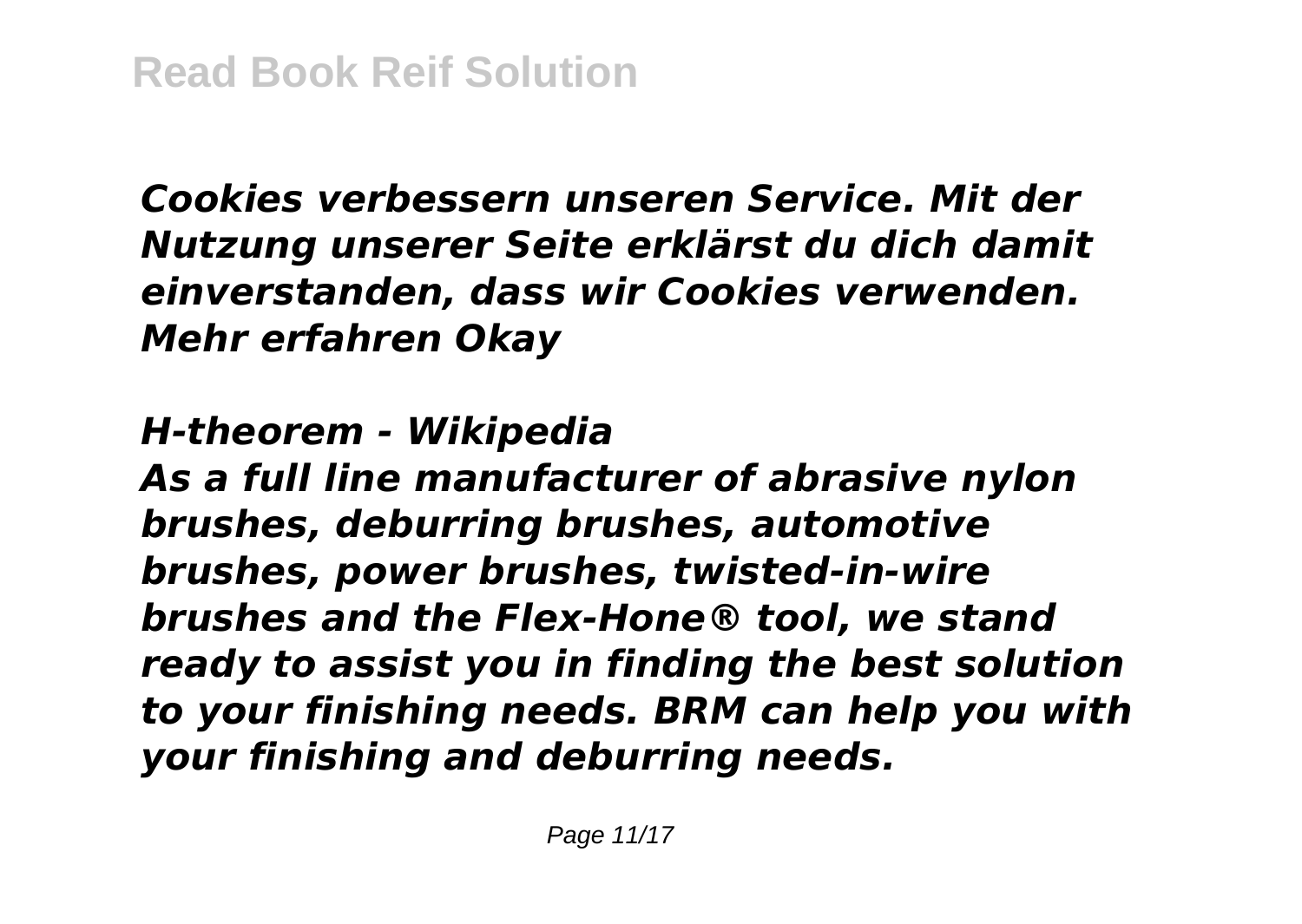*Solutions to Problem Set 2 - Itai Cohen Group INNOWOOD - specializes in manufacturing composite wood materials and solution provider for composite timber cladding, screening, ceiling, flooring, railing*

*How a secretive Pentagon agency seeded the ground for a ...*

*"What got us going on ultrasound ergonomics were the injuries that occurred in consecutive years, 4 and 7 new RSIs, respectively. Since we began focusing on this internally and with your help, we dropped to 2 injuries in the first year, 1 in the second year and only one so far in the* Page 12/17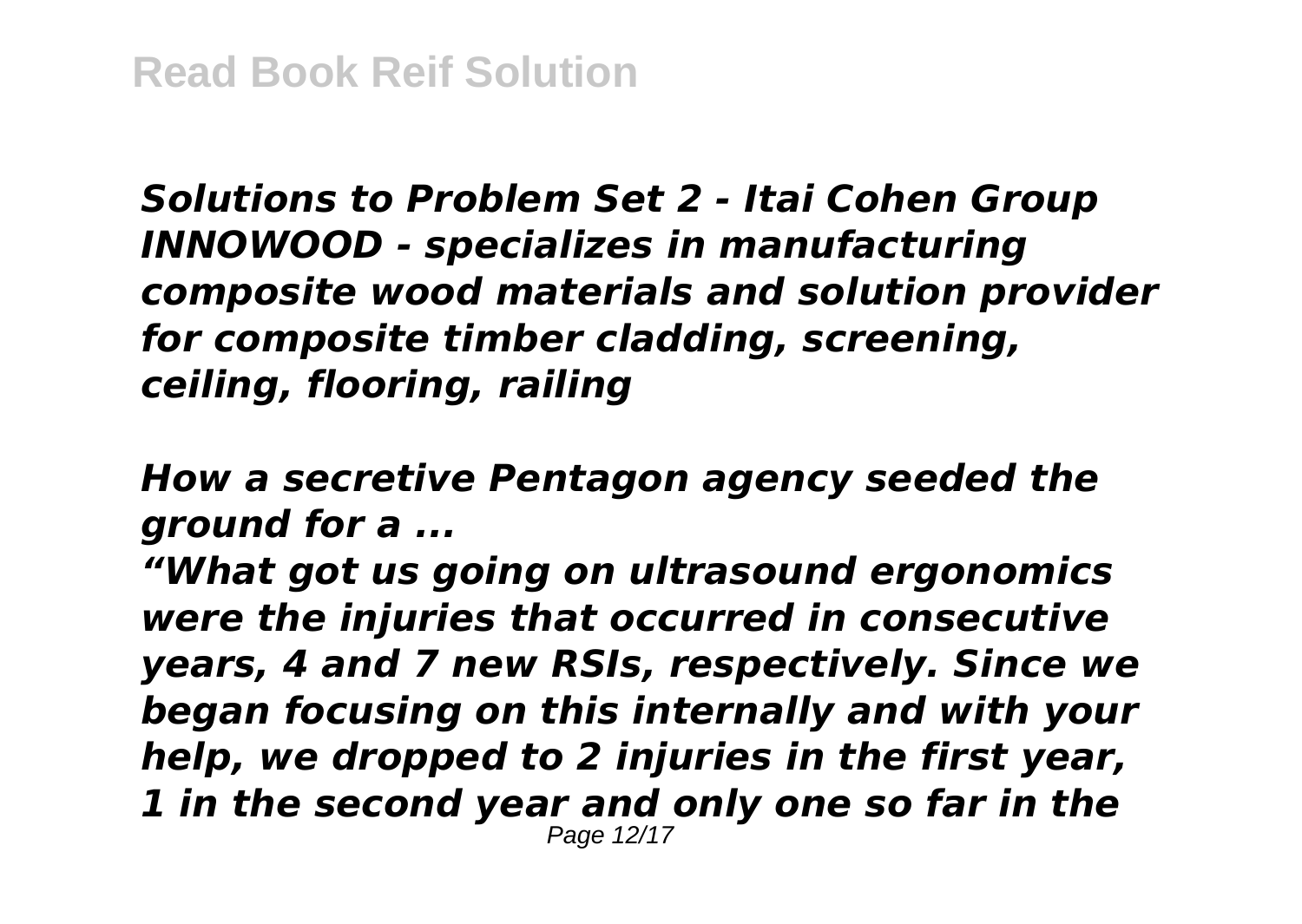## *third year."*

*Sound Ergonomics - Pioneering Ultrasound Ergonomics Reading assignment: Sethna p.163-165. Reif Chapter 10. 1 De nition of Ising model Ising (Z. Physik, 31, 253, 1925) introduced a model consisting of a lattice of \spin" variables s i, which can only take the values +1 (") and 1 (#). Every spin interacts with its nearest neighbors (2 in 1D) as well as with an external magnetic eld h.*

#### *Innovative Produkte und Lösungen im Solution* Page 13/17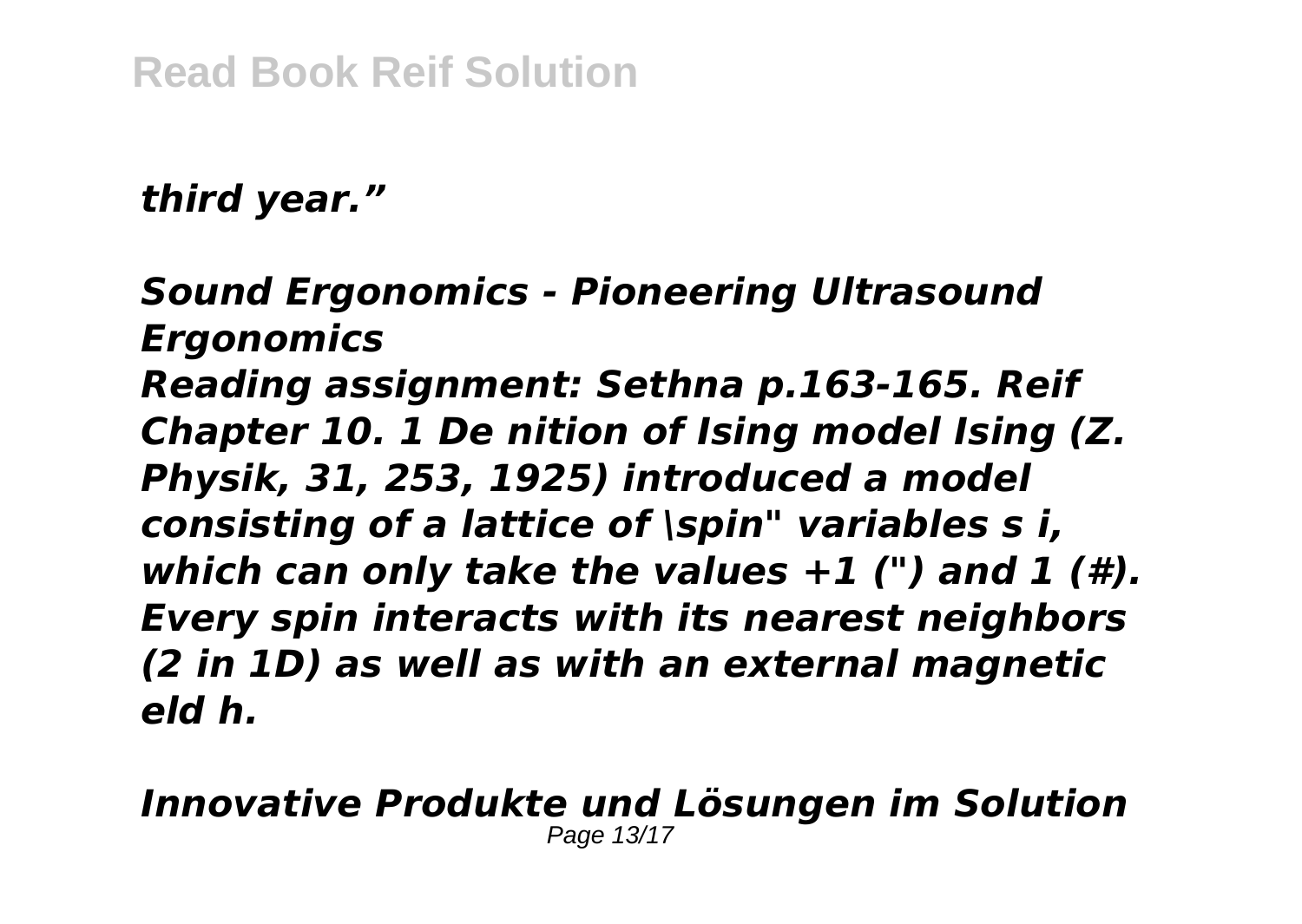#### *Center von ...*

*Planning for summer and fall All MIT employees must report their vaccination status by May 23.; All enrolled students must be fully vaccinated before the fall semester begins.; Learn about MIT's planning for post-Covid work and the Work Succeeding initiative.; Read the letter from President Reif on planning for summer and fall.; Review more details about planning, specifically for staff.*

*Gifted programs worsen inequality. Here's what happens ... Task. Write a program that prints the integers* Page 14/17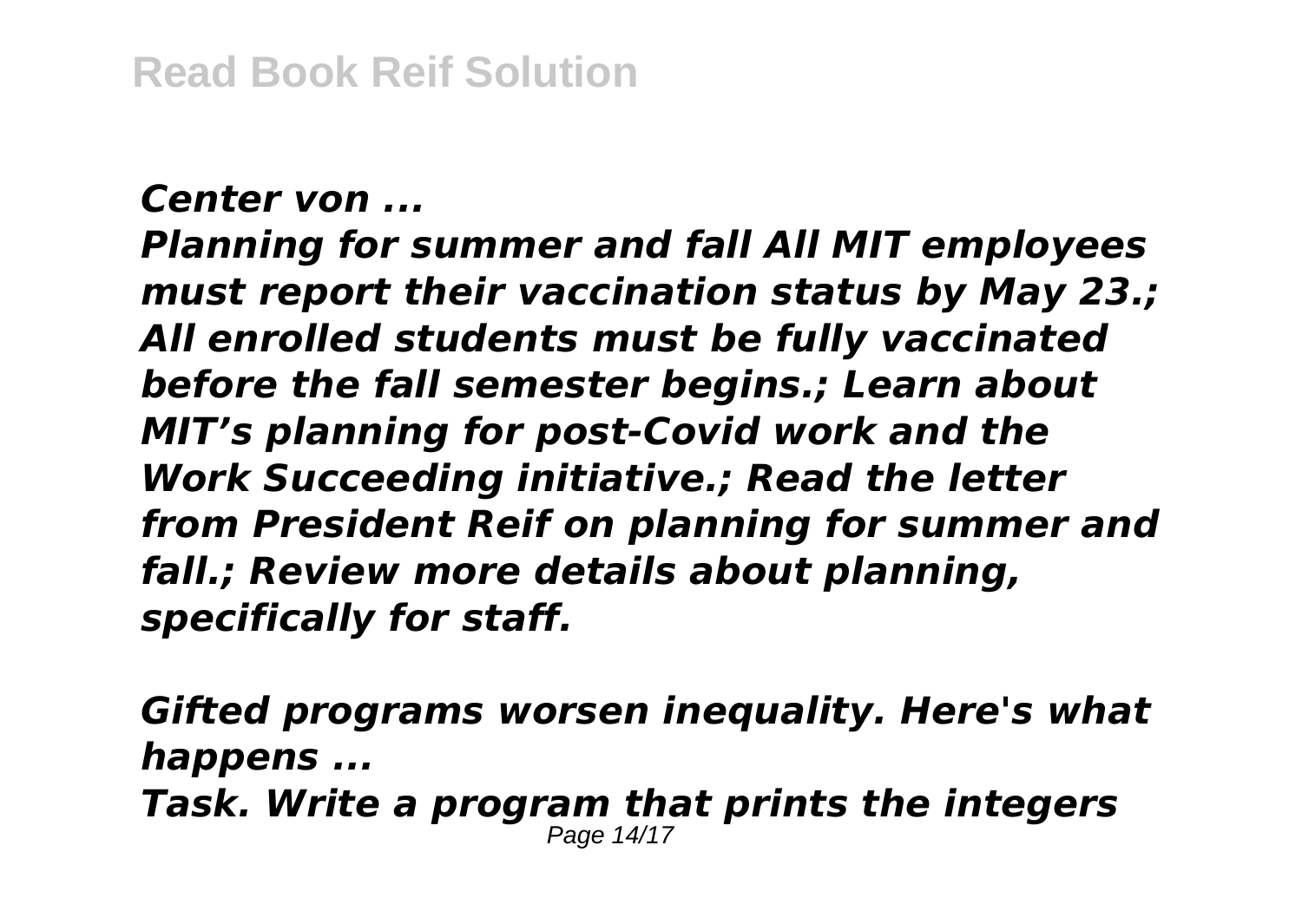*from 1 to 100 (inclusive). But: for multiples of three, print Fizz (instead of the number) for multiples of five, print Buzz (instead of the number) for multiples of both three and five, print FizzBuzz (instead of the number) The FizzBuzz problem was presented as the lowest level of comprehension required to illustrate adequacy.*

#### *Invertible matrix - Wikipedia Innoceil systems can incorporate a unique acoustic material designed to enhance sound absorption and reduce sound transmission, making it the ideal ceiling solution. BENEFITS* Page 15/17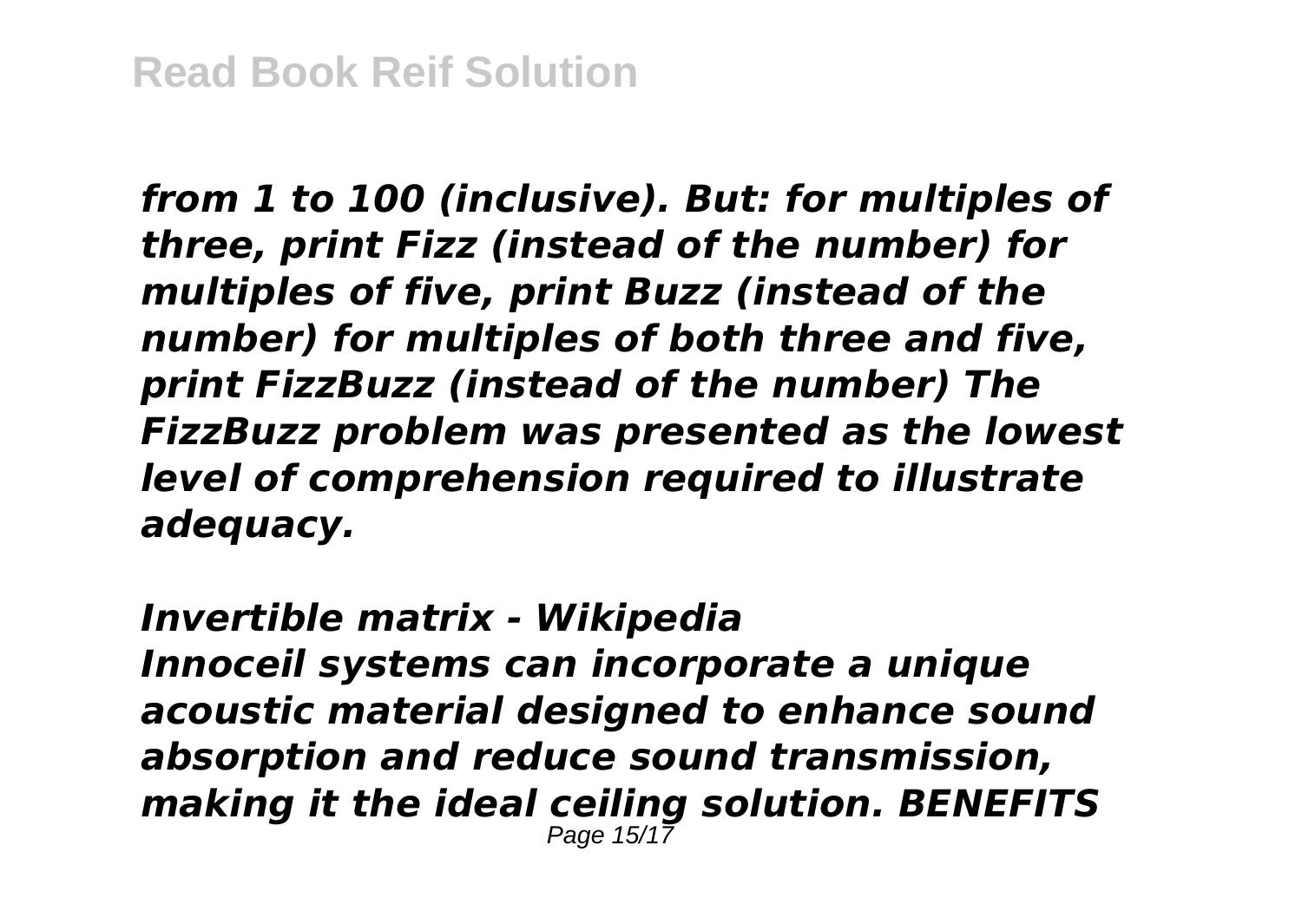# *Innoceil systems are self-extinguishing and deliver excellent fire resistance.*

*Presse - xHamster*

*In classical statistical mechanics, the Htheorem, introduced by Ludwig Boltzmann in 1872, describes the tendency to decrease in the quantity H (defined below) in a nearly-ideal gas of molecules. As this quantity H was meant to represent the entropy of thermodynamics, the H-theorem was an early demonstration of the power of statistical mechanics as it claimed to derive the second law of ...*